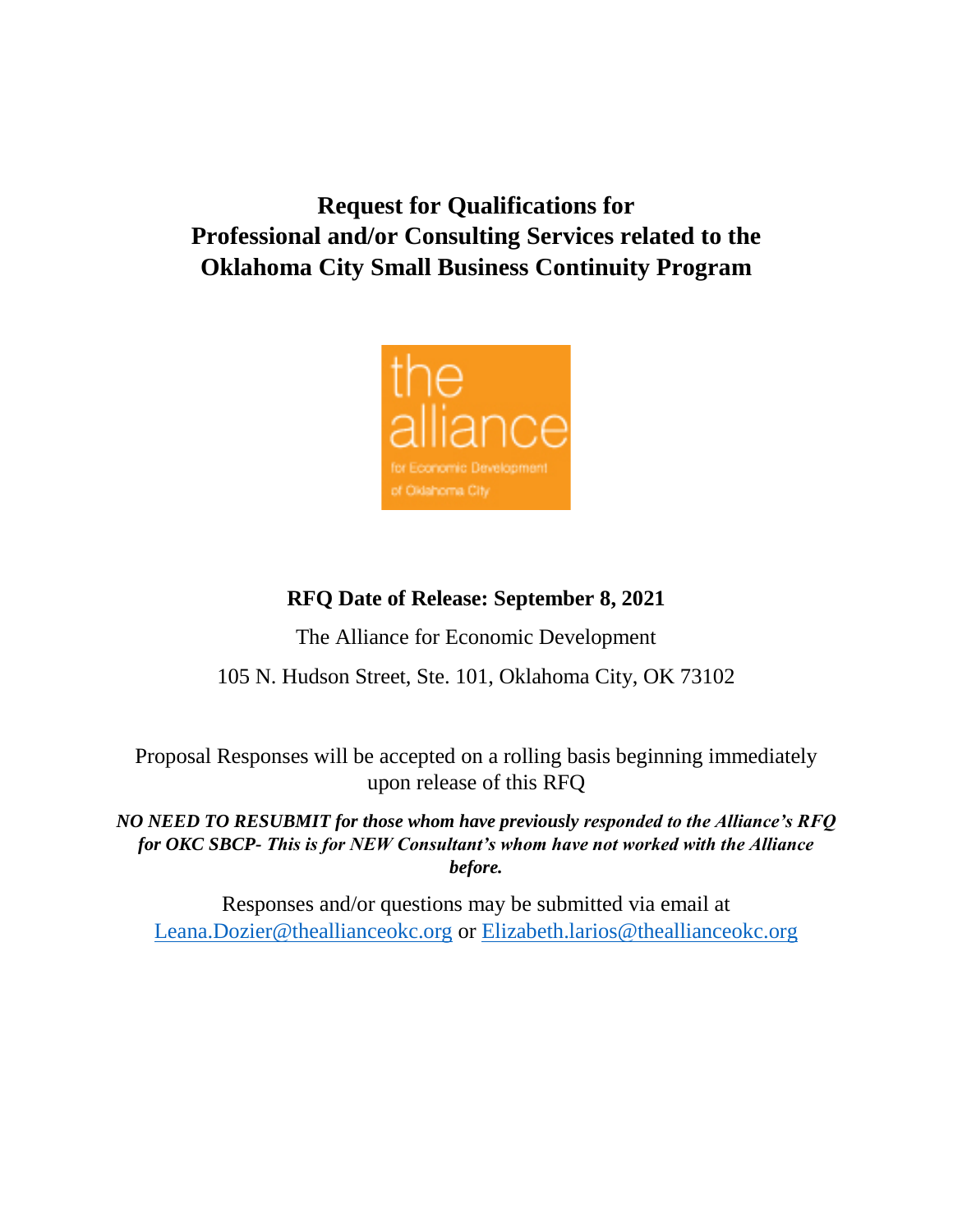### **I. PURPOSE OF THE RFQ**

Due to COVID-19 and its effects on our economic landscape, local businesses have been facing significant impacts which threaten the overall quality-of-place investment our community has made for many years. The Alliance for Economic Development of Oklahoma City (The Alliance) and the Greater Oklahoma City Chamber are working with the City of Oklahoma City to provide tools to assist small businesses affected by the pandemic through the Oklahoma City Small Business Continuity Program.

# **II. CONSULTANT SERVICES DESIRED**

One element of this program is the Small Business Technical Assistance Program which provides qualified small businesses with the services of local subject-matter experts from a pre-qualified pool for technical assistance services including but not limited to the following:

- Assisting businesses in establishing sound accounting and bookkeeping practices, maintenance of financial records, or tax preparation to set them up for future success. (Note: this does not include paying a client's back taxes)
- Marketing and website development, and creation of marketing assets to help business owners promote their products and tell their story.
- Legal assistance, managing compliance, creation of relevant agreements and contracts, or help with HR and employment best practices.
- Strategy and operations consulting to increase profitability and improve business efficiency.

It is our intent to select a pool of qualified professionals to provide this technical assistance based on the needs of the individual businesses needing assistance. Individual consulting assignments may be limited in scope in order to provide assistance to as many small businesses as possible. For each assignment, consultants will enter into an agreement with the Alliance to provide an approved scope of services and will be paid directly by the Alliance. Consultants/firms responding to this RFQ may propose to provide one or more of the services listed above and/or other related services.

# **III. RFQ SUBMITTAL REQUIREMENTS**

- 1. **Statement of Professional Credentials and Qualifications -** List all professional services you feel you or your firm are qualified to perform. Include a list of all professionals in your firm, their qualifications and copies of professional licenses, as applicable.
- 2. **Website** Provide a link to your website. If you do not have a web presence, we will not be able to include you in our roster of approved consultants.
- **3. Elevator Pitch** Provide us with three sentences about the type of work you do and what you help your clients achieve. This, along with the website, will be presented to potential clients to help them determine who to work with.
- 4. **Representative Work** Present a summary and/or examples of at least three (3) projects completed by the team that are relevant to your expertise.
- 5. **Fees -** Present a fee schedule for services proposed. Discuss how hourly meetings and reimbursables will be billed.
- 6. **Evidence of Professional and Business Licenses and Insurances** for Professional Liability (sometimes called Errors & Omissions), Workers Compensation, and General Liability, and Auto.